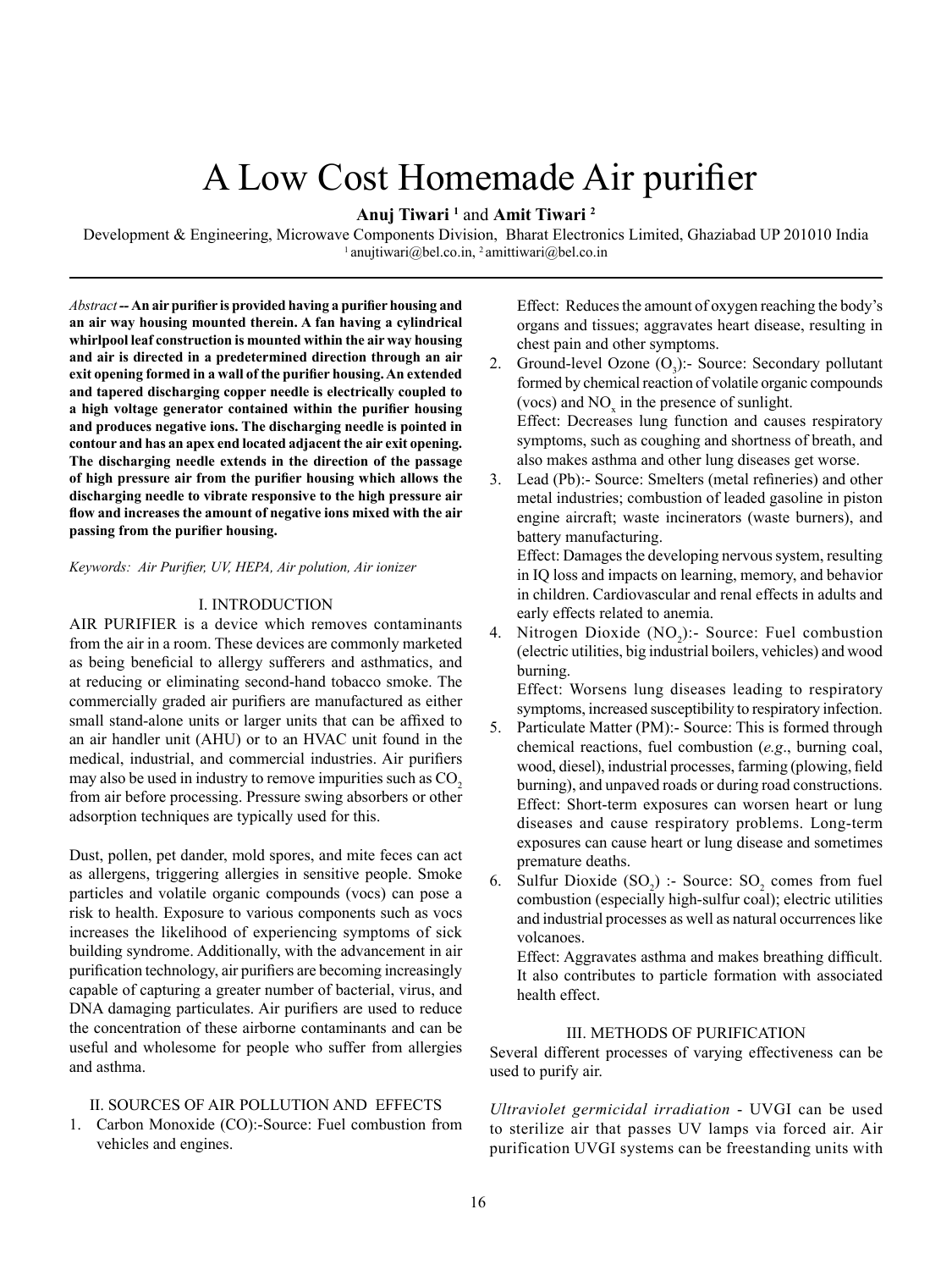shielded UV lamps that use a fan to force air past the UV light. Other systems are installed in forced air systems so that the circulation for the premises moves microorganisms past the lamps. Key to this form of sterilization is placement of the UV lamps and a good filtration system to remove the dead micro-organisms. For example, forced air systems by design impede line-of-sight, thus creating areas of the environment that will be shaded from the UV light. However, a UV lamp placed at the coils and drain pan of cooling system will keep micro-organisms from forming in these naturally damp places. The most effective method for treating the air rather than the coils is in-line duct systems, these systems are placed in the center of the duct and parallel to the air flow.

*Filter*-based purification traps airborne particles by size exclusion. Air is forced through a filter and particles are physically captured by the filter.

HEPA filters remove at most 99.97% of 0.3-micrometer particles, and are usually more effective for particles which are larger. HEPA purifiers which filter all the air going into a clean room must be arranged so that no air bypasses the HEPA filter. In dusty environments, a HEPA filter may follow an easily cleaned conventional filter (prefilter) which removes coarser impurities so that the HEPA filter needs cleaning or replacing less frequently. HEPA filters do not generate ozone or harmful byproducts in course of operation.

Activated carbon is a porous material that can absorb volatile chemicals on a molecular basis, but does not remove larger particles. The absorption process when using activated carbon must reach equilibrium thus it may be difficult to completely remove contaminants. Activated carbon is merely a process of changing contaminants from a gaseous phase to a solid phase, when aggravated or disturbed contaminants can be regenerated in indoor air sources. Activated carbon can be used at room temperature and has a long history of commercial use. It is normally used in conjunction with other filter technology, especially with HEPA. Other materials can also absorb chemicals, but at higher cost.

Ionizer purifiers use charged electrical surfaces or needles to generate electrically charged air or gas ions. These ions attach to airborne particles which are then electrostatically attracted to a charged collector plate. This mechanism produces trace amounts of ozone and other oxidants as by-products. Most ionizers produce less than 0.05 ppm of ozone, an industrial safety standard. There are two major subdivisions: the fan less ionizer and fan-based ionizer. Fanless ionizers are noiseless and use little power, but are less efficient at air purification. Fanbased ionizers clean and distribute air much faster. Permanently mounted home and industrial ionizer purifiers are called electrostatic precipitators.

Ozone generators are designed to produce ozone, and are sometimes sold as whole house air cleaners. Unlike ionizers, ozone generators are intended to produce significant amounts of ozone, a strong oxidant gas which can oxidize many other chemicals. The only safe use of ozone generators is in unoccupied rooms, utilizing "shock treatment" commercial ozone generators that produce over 3000 mg of ozone per hour.

Restoration contractors use these types of ozone generators to remove smoke odors after fire damage, musty smells after flooding, mold (including toxic molds), and the stench caused by decaying flesh which cannot be removed by bleach or anything else except for ozone. However, it is not healthy to breathe ozone gas, and one should use extreme caution when buying a room air purifier that also produces ozone.

#### IV. IMPLEMENTATION



Figure 1. Stages of Airpurification.

#### Electrostatic Air Filtration:-

Electrostatic filters or electrostatic precipitators are based on a two-stage filtration principle, and they consist of two sections: the charging section and the collection section. The first stage begins when the electrostatic filter employs ionized wires in order to infuse the contaminant particles, such as dust, pollen, smoke and fumes with small positive charges.

The charged particles are attracted to the negatively charged electrical field in the collection section which contains a row of metal plates. The particles are then collected on the plates, and thus trapped whilst clean air is released into the room. Electrostatic filters are very effective, and can collect particles as small as 0.01 microns in diameter which even beats HEPA filters! They have an open cell design which is there to maintain a low pressure drop which in turn, means less power is required.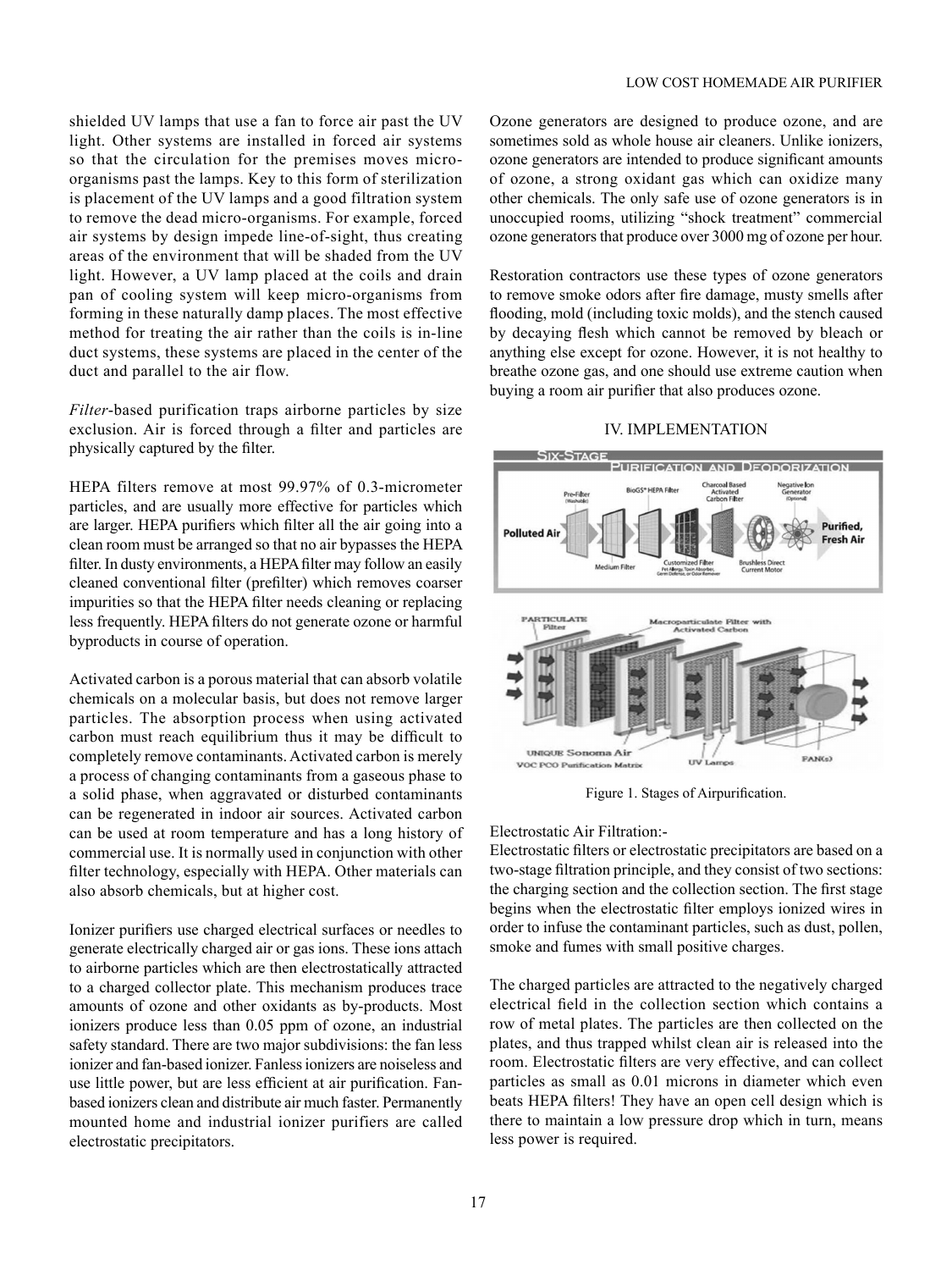This means savings in terms of energy and quieter operation. Adding to the cost cutting pattern is the fact that this type of filter can be cleaned, or even washed in a dishwasher. In the long run, it will save you money and the hassle of having to buy a new filter every year.



Figure 2. Typical HEPA filter.

*Ionic Air Filtration:* Ionizers can often be found in air purifiers in combination with HEPA filters. They use a negative ion generator which introduces negatively charged ions that in turn, attract positively charged air pollutants. As the particles group together they become too heavy and fall from the air. Although do bear in mind you will be able to see the evidence!

One great thing about ionizers is that they are extremely effective at removing smoke particles from air. On the other hand, if your problem is dust, pollen, dust mites or some other common allergen an ionizer won't do you much good because the particles will not be removed completely. The biggest concern regarding ionizers is the fact they create ozone which can be harmful in large concentrations. However, many manufacturers have addressed this issue. Just make sure you check the safety certifications included.

An air ionizer or as some may refer it as a room ionizer is basically a device or electronic circuit which is designed for generating voltage at the level of kilo-volts for implementing the said ionizing effects. So what's ionizing after all? The high voltage that's generated from an ionizer is actually tuned for generating a negative voltage, at around minus 4 kV. This high negative voltage is allowed to get terminated over an open ended sharp conductor tip or point that's sharply carved. When the voltage reaches at this sharp point, it tends to continue its forward motion and gets shot or released into the air in the form of negatively charged ions. Once in the air, these ions become free to move around and start getting dispersed across the room or the premise, as more and more ions are released from the air ionizer device. Now as these ions roam freely in the air it comes across and starts colliding with the already present pollutants like dust particles, smoke/gas particles etc in the air. As per the rules all particles and all materials present around should be positively charged, so what happens, the oppositely charged ions starts collecting these pollutants from the air by attracting them toward them (opposites attract), just as a magnet

bar would do to iron pins.

The pollutants in the air slowly find themselves pulled and firmly stuck over these ions until each of the ions become so much pollutant laden and heavy that they start crashing on the ground or if they find a wall nearby they start gathering on it. In this way, the air in the course of time becomes absolutely clean and free from all impurities.

The circuit is quite simple The circuit is fundamentally based on Cockcroft-Walton Ladder Network, The concept makes use of a network of many diodes and capacitors arranged in such a way that the applied voltage to it gradually becomes stepped up to very high levels, in the order of around 10kV.



Figure 3. Cockcroft-Walton Ladder Network.

However a 10kV range is not suitable for the discussed ionizing effects, in fact at this level the effect might produce opposite results.

If we go by calculations, the present design would also generate around -10kV, spoiling the intended cause, however practically it is found to be dropping to about -4kV. This reduction happens due to radiation losses, because in the course of its stepping up, the voltage tends to spark through emissions across the PCB until finally the resultant voltage at the output tip of the device reaches only up to around -4kV which is the exact level for achieving the ionizing effect. The entire circuit may be built over a general purpose board, by soldering the shown number of capacitors and diodes exactly in the way they are arranged in the diagram. Following the diagram pattern would make it easier to assemble and produce guaranteed results without faults.

After the circuit is assembled, check the entire board for any wiring connections, this is important because the circuit is very critical with its polarities, a single wrongly connected diode would make the results zero.



Figure 4. Cockcroft-Walton Ladder Network (implemented).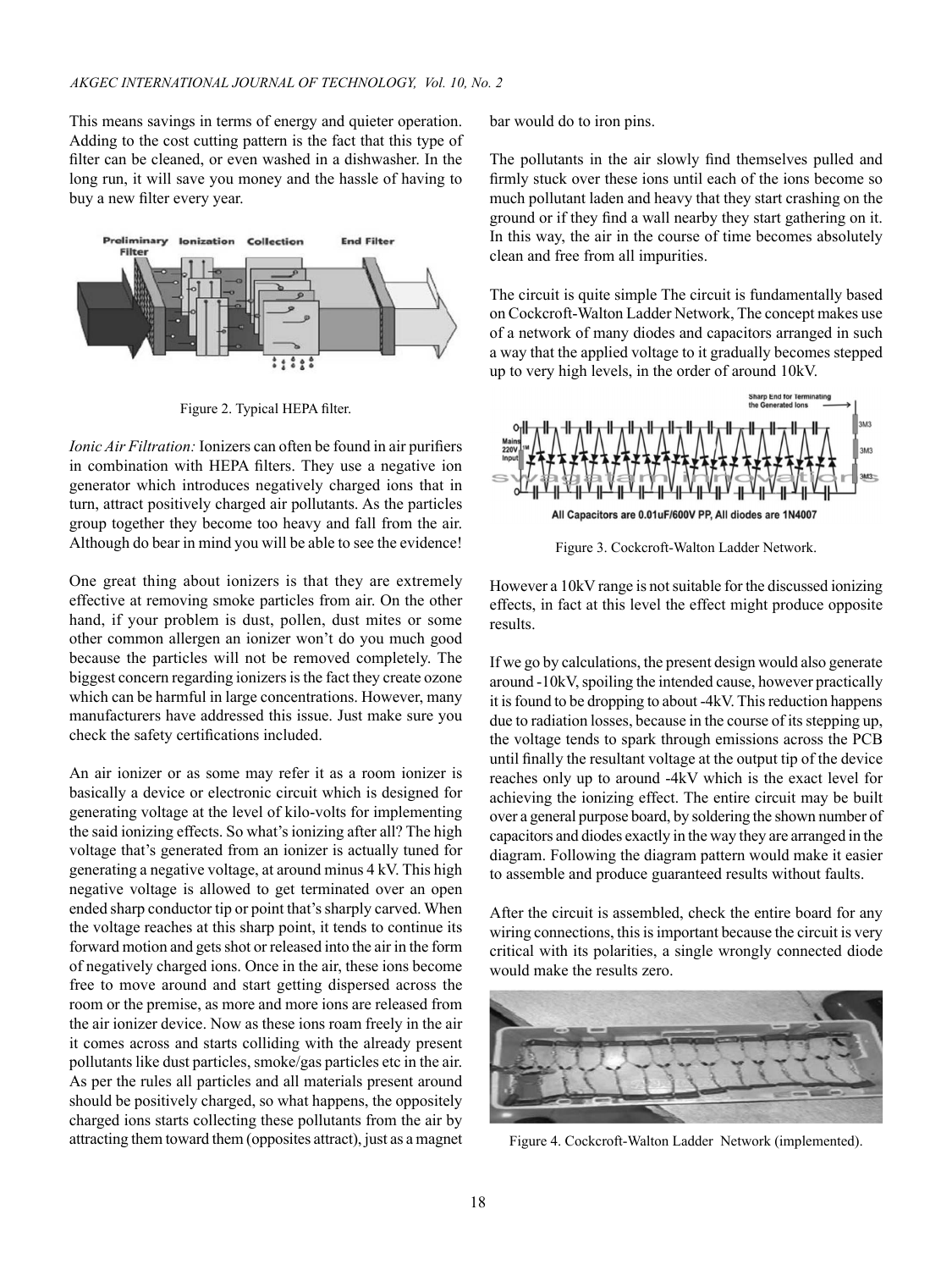After proper confirmation, the soldered side should be thoroughly cleaned with thinner so that no residual flux stays deposited causing loss of voltage and reduction in the desire defects. The end which is terminated for releasing the ions must be needle shaped; preferably a small pin or needle can be used there for enabling perfect prorogation of the ions. After all the above precautions are complete, it's time to power the unit. Be extremely careful, as the entire circuit is connected directly with mains AC and can be life-threatening if touched in the powered position. Once the circuit and if hopefully everything is rightly done with the assembly, you would hear a "hissing" noise near the tip of the releasing pin point. The area near the tip of the pin would give you a cooler sensation like a cool breeze flowing out. The point would also produce a fish like smell.

All the above indications would confirm that the unit is working right and you are already breathing fresh air around your nose and heading toward a healthy life.

*UV Air Filtration*:- In the case of UV filtration, a UV light is employed to treat airborne contaminants. By using UV light of a certain wavelength, air purifiers are able to break down the DNA of living organisms such as bacteria, mold and yeast sport, fungus, mildew and even molecular bonds inside the RNA of a virus. This is why they're often used in institutions such as hospitals, schools and laboratories.

As ideal as UV filters sound, they have their flaws. They are not effective when it comes to removing non-living contaminants such as dust, allergens, fumes, odors, and gases which is why you will often find them paired up with some other type of filter functions. UVGI is used in a variety of applications, such as food, air, and water purification. In recent years, UVGI has found renewed application in air purifiers.



Figure 5. UV Air Filteration.

*Ultraviolet germicidal irradiation:* Ultraviolet germicidal irradiation (UVGI) is a sterilization method that uses ultraviolet (UV) light at sufficiently short wavelength to break down micro-organisms. It is used in a variety of applications, such as food, air and water purification. UV has been a known mutagen at the cellular level for more than 100 years. The 1903 Nobel Prize for Medicine was awarded to Niels Finsen for his use of UV against tuberculosis.

UVGI utilises the short wavelength of UV that is harmful

to forms of life at the micro-organic level. It is effective in destroying the nucleic acids in these organisms so that their DNA is disrupted by the UV radiation. This removes their reproductive capabilities and kills them. The wavelength of UV that causes this effect is rare on Earth as its atmosphere blocks it. Using a UVGI device in certain environments like circulating air or water systems creates a deadly effect on microorganisms such as pathogens, viruses and moulds that are in these environments. Coupled with a filtration system, UVGI can remove harmful micro-organisms from these environments.

The application of UVGI to sterilization has been an accepted practice since the mid-20th century. It has been used primarily in medical sanitation and sterile work facilities. Increasingly it was employed to sterilize drinking and wastewater, as the holding facilities were enclosed and could be circulated to ensure a higher exposure to the UV. In recent years UVGI has found renewed application in air sanitization.

## How UVGI Works

Ultraviolet light is electromagnetic radiation with wavelengths shorter than visible light. UV can be separated into various ranges, with short range UV (UVC) considered "germicidal UV." At certain wavelengths UV is mutagenic to bacteria, viruses and other micro-organisms. At a wavelength of 2,537 Angstroms (254 nm) UV will break the molecular bonds within micro-organism DNA, producing thymine dimmers in their DNA thereby destroying them, rendering them harmless or prohibiting growth and reproduction. It is a process similar to the UV effect of longer wavelengths (UVB) on humans, such as sunburn or sun glare. Micro-organisms have less protection from UV and cannot survive prolonged exposure to it.

A UVGI system is designed to expose environments such as water tanks, sealed rooms and forced air systems to germicidal UV. Exposure comes from germicidal lamps that emit germicidal UV electromagnetic radiation at the correct wavelength, thus irradiating the environment. The forced flow of air or water through this environment ensures the exposure.

## V. EFFECTIVENESS

UVGI is a highly effective method of destroying microorganisms. Since the Earth's atmosphere absorbs most of the UV from the sun, germicidal UV is very rare in all circumstances. When concentrated in a closed environment such as a water holding tank or duct system it is lethal over time to all micro-organisms.

The effectiveness of germicidal UV in such an environment depends on a number of factors: the length of time a microorganism is exposed to UV, power fluctuations of the UV source that impact the EM wavelength, the presence of particles that can protect the micro-organisms from UV, and a micro-organisms ability to withstand UV during its exposure. In many systems redundancy in exposing micro-organisms to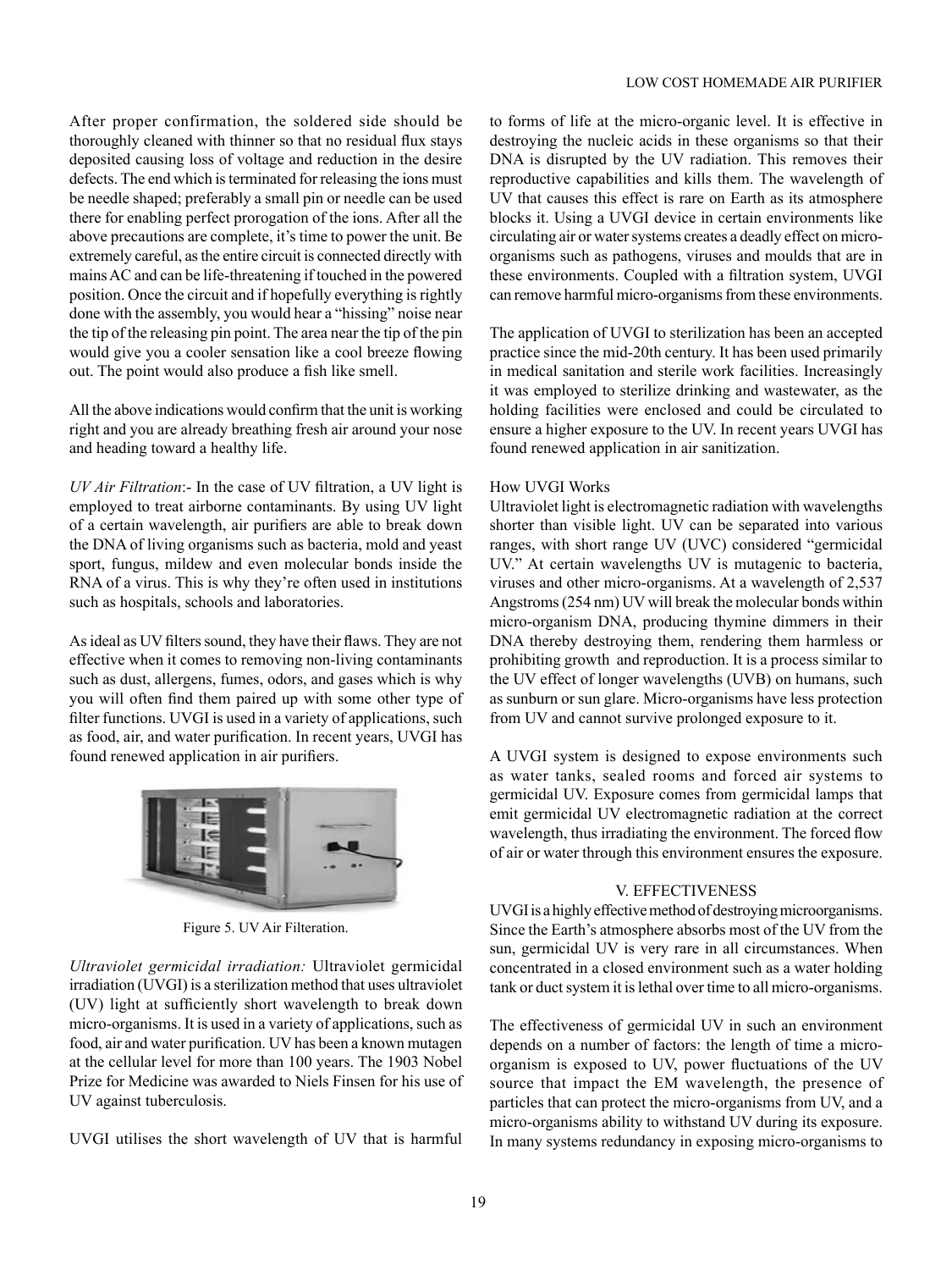UV is achieved by circulating the air or water repeatedly. This ensures multiple passes so that the UV is effective against the highest number of micro-organisms and will irradiate resistant micro-organisms more than once to break them down.

The effectiveness of this form of sterilization is also dependent on line of sight exposure of the micro-organisms to the UV light. Environments where design creates obstacles that block the UV light are not as effective. In such an environment the effectiveness is then reliant on the placement of the UVGI system so that line of sight is optimum for sterilization.

A separate problem that will affect UVGI is dust or other film coating the bulb, which can lower UV output. Therefore bulbs require annual replacement and scheduled cleaning to ensure effectiveness. The lifetime of germicidal UV bulbs varies depending on design. Also the material that the bulb is made of can absorb some of the germicidal rays.

*Creating UVGI:* Germicidal UV is delivered by a mercuryvapor lamp that emits UV at the germicidal wavelength. Mercury vapor emits at 254nm. Many germicidal UV bulbs use special transformers to ensure even electrical flow to the bulbs so the correct wavelength is maintained. Since germicidal UV has a narrow bandwidth, power fluctuations will render intended irradiating environments ineffective. In some cases, UVGI electrode less lamps can be energized with microwaves, giving very long stable life and other advantages. This is known as 'Microwave UV.'

There are several different types of germicidal lamps: - Lowpressure UV lamps offer high efficiencies (approx 35% UVC) but lower power, typically 1 W/cm<sup>3</sup> power density. - Amalgam UV lamps are a high-power version of low-pressure lamps. They operate at higher temperatures and have a lifetime of up to 16,000 hours. Their efficiency is slightly lower than that of traditional low-pressure lamps (approx 33% UVC output) and power density is approx 2-3 W/cm<sup>3</sup>. - Medium-pressure UV lamps have a broad and pronounced peak-line spectrum and a high radiation output but lower UVC efficiency of 10% or less. Typical power density is 30 W/cm<sup>3</sup> or greater.

Depending on the quartz glass used for the lamp body, lowpressure and amalgam UV lamps emit light at 254 nm and 185 nm (for oxidation). 185 nm light is used to generate ozone.

*Potential dangers*: A 9 W germicidal lamp in a modern compact fluorescent lamp form factor at certain wavelengths (including UVC) UV is harmful to humans and other forms of life. In most UVGI systems, the lamps are shielded or are in environments that limit exposure, such as a closed water tank or closed air circulation system, often with interlocks that automatically shut off the UV lamps if the system is opened for access by human beings. Limited exposure mitigates the risk of danger. In human beings, skin exposure to germicidal wavelengths of UV light can produce sunburn and (in some cases) skin cancer. Exposure of the eyes to this UV radiation can produce extremely painful inflammation of the cornea and temporary or permanent vision impairment, up to and including blindness in some cases. UV can damage the retina of the eye.

Another potential danger is the UV production of ozone. UVC light from the sun is partly responsible for the earth's ozone layer in the stratosphere, but ozone at the atmospheric level can be harmful to a person's health. The United States Environmental Protection Agency designated .05 parts per million (ppm) of ozone to be a safe level.

UV-C radiation is able to break-down chemical bonds. This leads to rapid ageing of plastics (insulations, gasket) and other materials. Note that plastics sold to be "UV-resistant" are tested only for UV-B, as UV-C doesn't normally reach the surface of the Earth.

*Uses for UVGI, Air purification:* UVGI can be used to sterilize air that passes UV lamps via forced air. Air purification UVGI systems can be freestanding units with shielded UV lamps that use a fan to force air past the UV light. Other systems are installed in forced air systems so that the circulation for the premises moves micro-organisms past the lamps.

Key to this form of sterilization is placement of the UV lamps and a good filtration system to remove the dead microorganisms. For example, forced air systems by design impede line of sight, thus creating areas of the environment that will be shaded from the UV light. However, a UV lamp placed at the coils and drain pan of cooling system will keep microorganisms from forming in these naturally damp places. The most effective method for treating the air rather than the coils is in-line duct systems, these systems are placed in the center of the duct and parallel to the air flow.

*Water purification:* Water purification via UVGI is used in most water sterilization processes, such as purification, detoxification and disinfection. Its use in wastewater treatment is replacing chlorination due to that chemical's toxic by-products. A disadvantage is that water treated by chlorination is resistant to re-infection, where UVGI water must be transported and delivered in such a way as to avoid contamination. Individual waste streams to be treated by UVGI must be tested to ensure that the method will be effective due to potential interferences such as suspended solids, dyes or other substances that may block or absorb the UV radiation.

"UV units to treat small batches (1 to several liters) or low flows (1 to several liters per minute) of water at the community level are estimated to have costs of 0.02 US\$ per 1000 liters of water, including the cost of electricity and consumables and